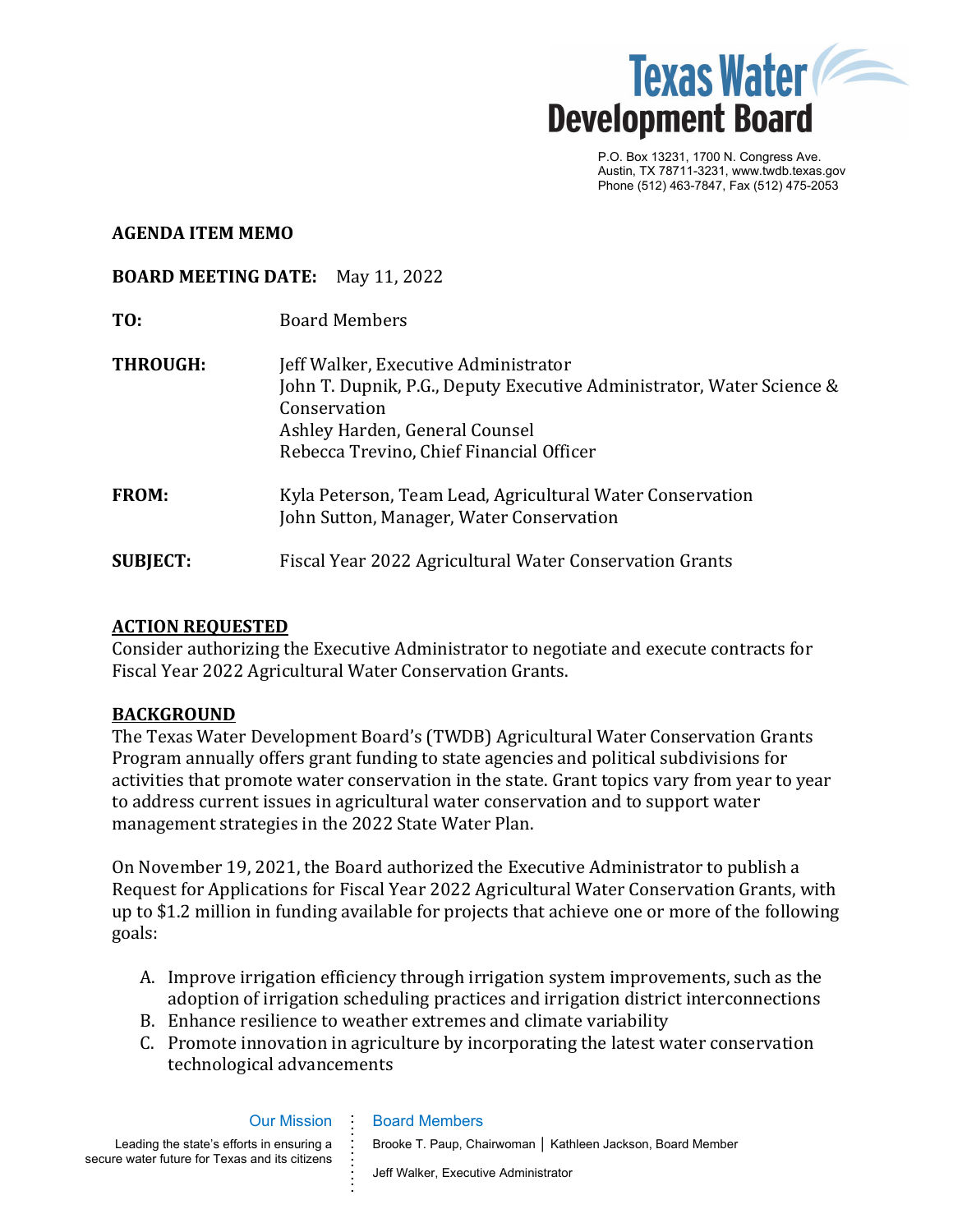Board Members May 11, 2022 Page 2

To achieve these goals, projects should incorporate the following actions and objectives:

- 1. Quantify actualized water savings with proven methodology and provide baseline water usage prior to project implementation
- 2. Engage agricultural producers and water managers through educational outreach in the form of field days, workshops, seminars, and demonstrations in classroom settings and on farms involved in the projects
- 3. Promote the adoption of innovative water conservation practices and technologies that result in improvements to irrigation efficiency and soil health
- 4. Identify methods to measure and report water conservation performance metrics such as water savings, soil water holding capacity, and infiltration
- 5. Determine the long-term sustainability, feasibility, and profitability of the conservation practice(s) by quantifying the return on investment
- 6. Build upon the success of existing water conservation efforts<br>7. Leverage funding support from local, state, federal, and privat
- Leverage funding support from local, state, federal, and private industry partners

# **KEY ISSUES**

The Request for Applications was published in the *Texas Register* and on the TWDB website. Procurement & Contract Services received 12 applications in response to the solicitation, with applicants requesting a total of \$1,963,146 in grant funding assistance. A technical review panel reviewed and ranked the applications according to the rules contained in 31 Texas Administrative Code Chapter 367. Table 1 includes the eight topranked applicants, amounts requested, and grant funding recommendations. Additional information on the applications received may be found in Attachment A, along with a summary of the recommended projects in Attachment B.

| Rank | <b>Entity</b>                                            | <b>Amount</b>     | <b>Funding</b> |
|------|----------------------------------------------------------|-------------------|----------------|
|      |                                                          | requested         | recommendation |
|      | <b>Edwards Aquifer Authority</b>                         | \$100,000         | \$100,000      |
|      | Evergreen Underground Water Conservation<br>District     | \$50,000          | \$50,000       |
| 3    | Panhandle Ground Water Conservation District             | \$75,000          | \$75,000       |
| 4    | El Paso Water Improvement District No. 1                 | \$150,000         | \$150,000      |
| 5    | United Irrigation                                        | \$200,000         | \$200,000      |
| 6    | North Plains Groundwater Conservation<br><b>District</b> | \$450,000         | \$300,000      |
| 7    | <b>Texas Tech University</b>                             | \$264,664         | \$264,664      |
| 8    | Texas A&M University-Kingsville                          | \$55,865          | \$55,865       |
|      |                                                          | Total \$1,345,529 | \$1,195,529    |

Table 1. Top-ranked applications and funding recommendations.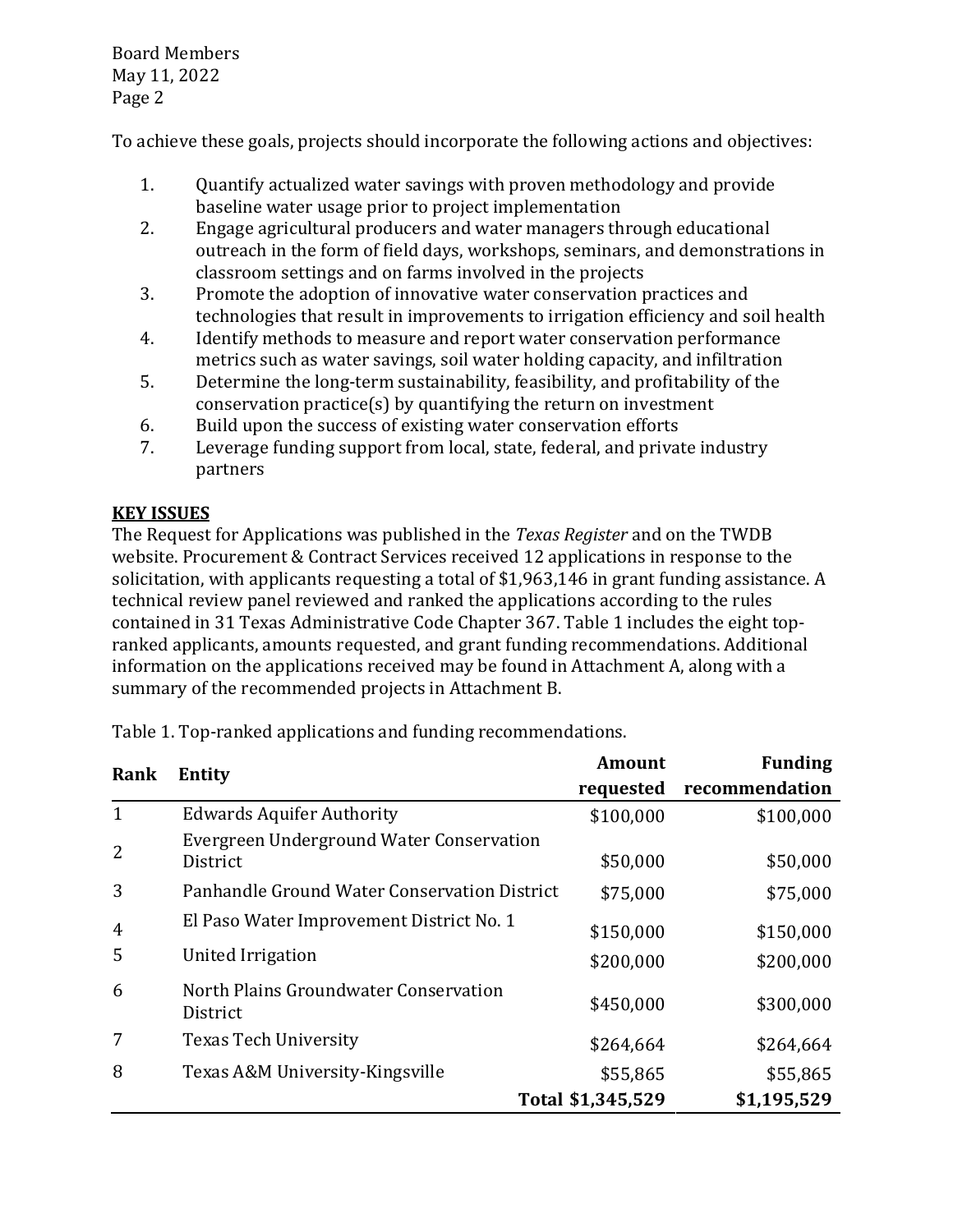Board Members May 11, 2022 Page 3

# **RECOMMENDATION**

The Executive Administrator recommends approval of this item, as the projects will further water conservation in the state by supporting the implementation of irrigation conservation water management strategies in the 2022 State Water Plan.

Attachments:

- A. List of applications
- B. Summaries of recommended projects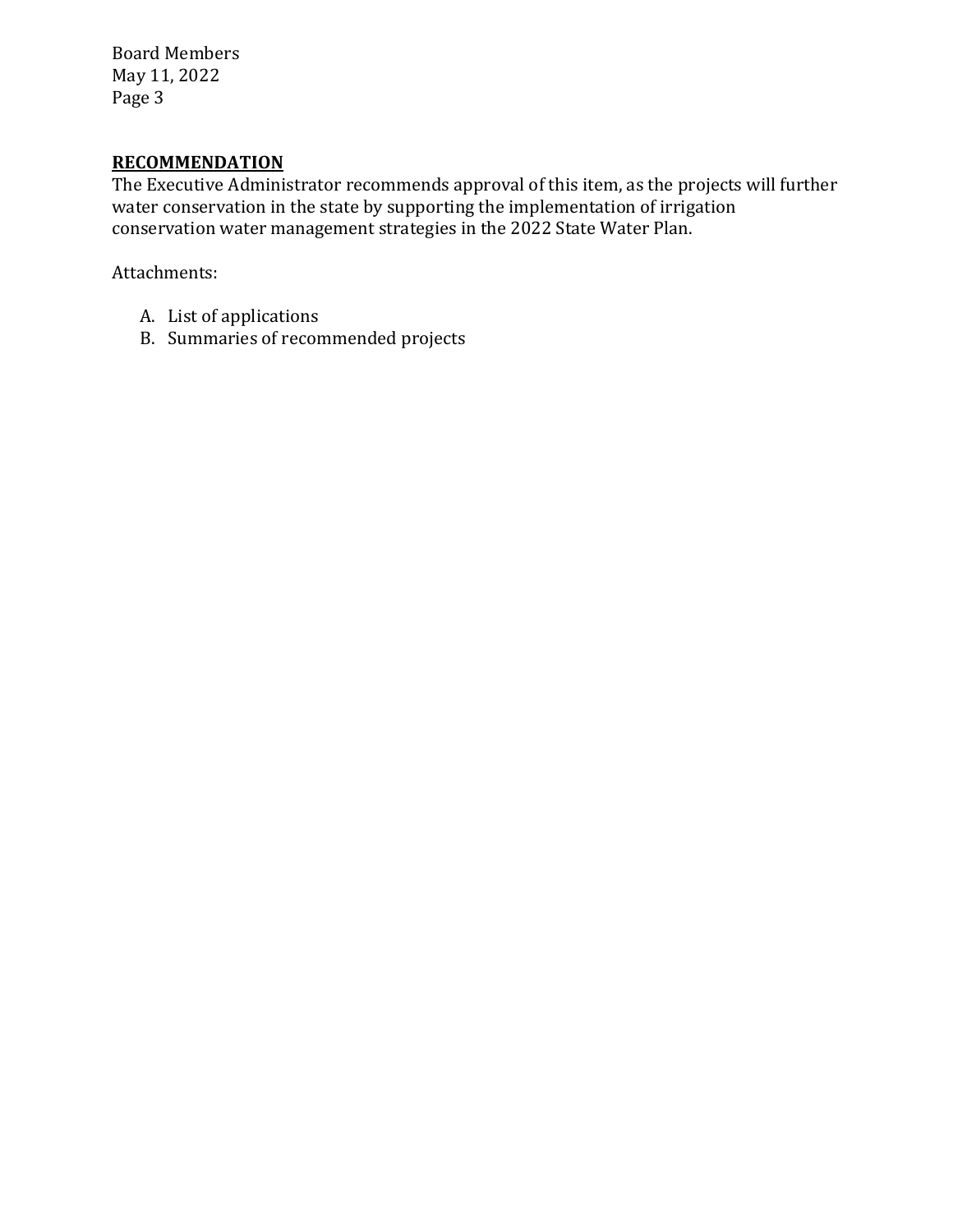| Entity                           | Project                                         | Local match | <b>Grant request</b> | <b>Total cost</b>       |
|----------------------------------|-------------------------------------------------|-------------|----------------------|-------------------------|
| Cibolo Creek MA                  | <b>Irrigation Pump Replacement</b>              | \$16,838    | \$12,000             | \$28,838                |
| <b>Edwards Aquifer Authority</b> | Irrigation Efficiency Improvement Grant Program | \$200,000   | \$100,000            | \$300,000               |
| El Paso County WID No. 1         | Riverside Canal Lining & Filtration System      | \$257,260   | \$150,000            | \$407,260               |
| Evergreen UWCD                   | <b>Flow Meters Installation Project</b>         | \$82,000    | \$50,000             | \$132,000               |
| Hidalgo County ID No. 6          | <b>Education/Research Center</b>                | \$50,000    | \$250,000            | \$300,000               |
| North Plains GCD                 | <b>Irrigation Metering Equipment</b>            | \$450,000   | \$450,000            | \$900,000               |
| Panhandle GCD                    | <b>Remote Monitoring</b>                        | \$85,000    | \$75,000             | \$160,000               |
| Texas A&M - Kingsville           | <b>Biochar in Citrus</b>                        | \$4,000     | \$55,865             | \$59,865                |
| Texas A&M - Kingsville           | Soil Moisture Sensors in Citrus                 | \$5,000     | \$134,005            | \$139,005               |
| Texas A&M AgriLife Research      | Data Driven Smart Irrigation                    | \$0         | \$221,621            | \$221,621               |
| <b>Texas Tech University</b>     | Soil Health & Irrigation technology             | \$60,978    | \$264,664            | \$325,642               |
| United ID                        | <b>Pump Station Project</b>                     | \$550,000   | \$200,000            | \$750,000               |
|                                  | <b>Total</b>                                    | \$1,679,076 |                      | \$1,963,155 \$3,724,231 |

Notes: MA – municipal authority; GCD – groundwater conservation district; ID – irrigation district; WID – water improvement district; UWCD – underground water conservation district;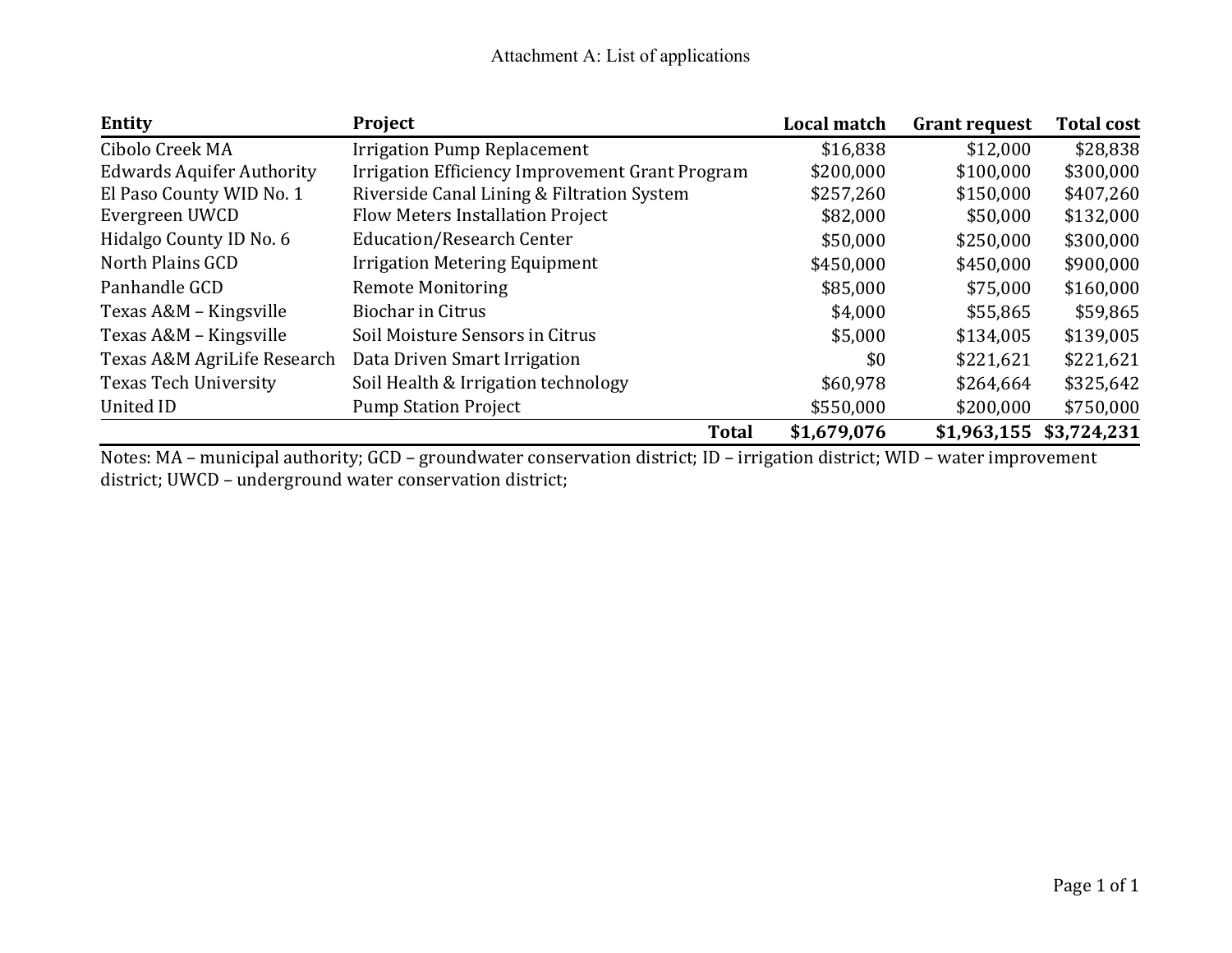# **Edwards Aquifer Authority**

| <b>TWDB</b> amount requested | \$100,000     |
|------------------------------|---------------|
| Local cash or in-kind        | \$200,000     |
| Total project cost           | \$300,000     |
| Estimated water savings      | 99 acre/ft/yr |

## **Irrigation Efficiency Improvements Grant Project**

This project is recommended for TWDB grant funding, in an amount not to exceed \$100,000. The actual local match and total project amount will be determined during contract negotiations.

### **Participants:**

The Edwards Aquifer Authority (EAA) and agricultural producers.

### **Project area:**

The project would occur within the boundaries of EAA in the South Central Texas Regional Water Planning Area (Region L).

### **Project summary:**

The EAA Irrigation Efficiency Improvement Grant Program improves water efficiency by implementing water conservation strategies among permitted Edwards Aquifer users. Since 2016, the EAA's grant program has solicited applications from irrigation permit holders for the purchase and installation of more efficient irrigation systems and technologies. The EAA will match \$200,000 to the funds requested from the TWDB to provide a cost incentive for local producers to adopt irrigation water conservation practices. These water conservation grants have helped implement the sprinkler and micro irrigation system best management practices for irrigation users through the installation of linear sprinklers, center pivot sprinklers, and subsurface drip irrigation sprinklers.

This project supports the implementation of irrigation conservation water management strategies in the 2022 State Water Plan and the 2021 South Central Texas Regional Water Plan (Region L). If funded, the project would serve the public interest and further water conservation in the state. The TWDB grant funding would supplement rather than replacethe funding of the applicant.

### **Project duration (to be determined during contract negotiations, if funded):**

This project would involve a one-year installation period, followed by five years of reporting irrigation water use data and water savings information.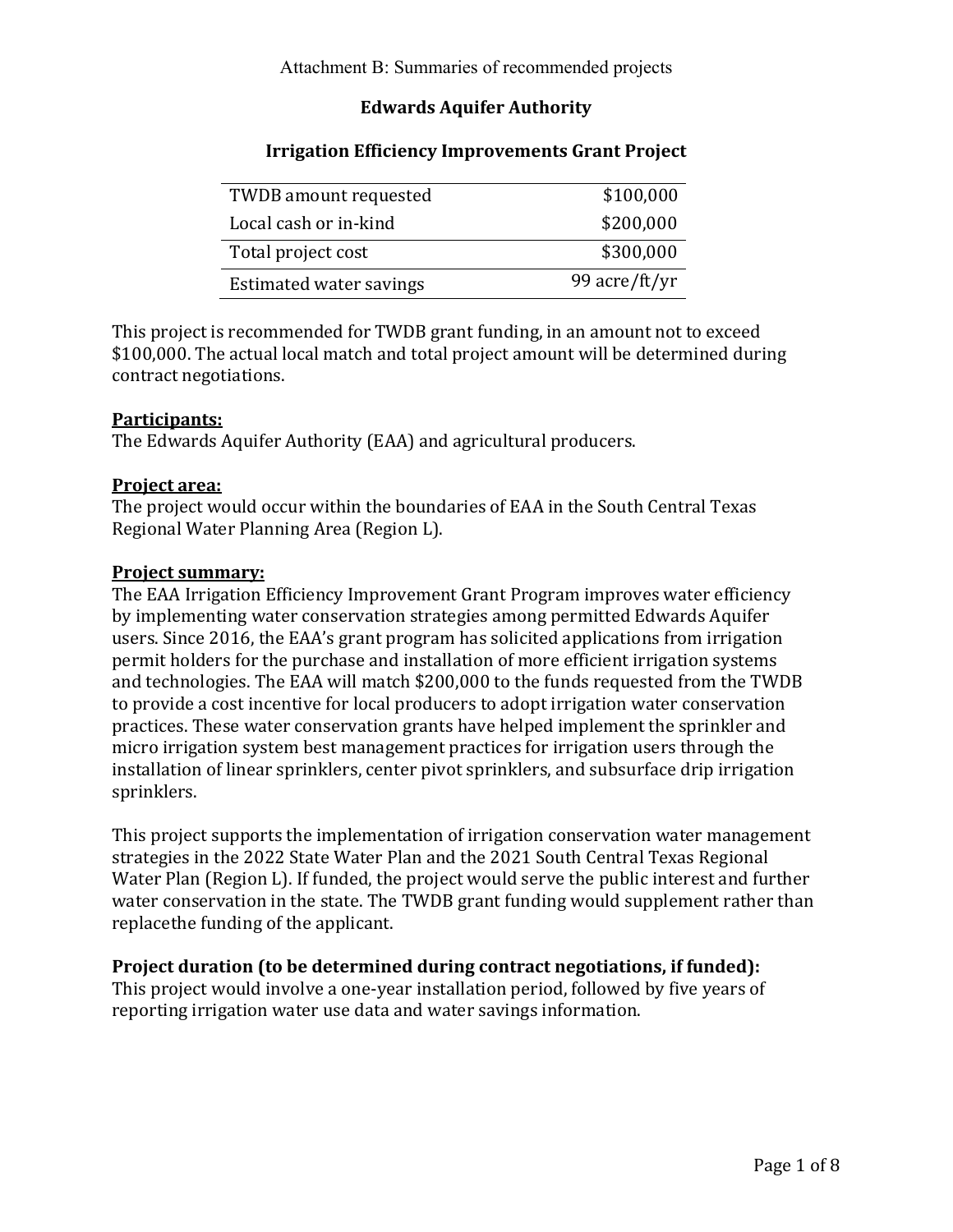## **Evergreen Underground Water Conservation District**

| <b>TWDB</b> amount requested | \$50,000         |
|------------------------------|------------------|
| Local cash or in-kind        | \$82,000         |
| Total project cost           | \$132,000        |
| Estimated water savings      | 164 acre/ft/year |

### **Flow Meters Installation Project**

This project is recommended for TWDB grant funding, in an amount not to exceed \$50,000. The actual local match and total project amount will be determined during contract negotiations.

### **Participants:**

The Evergreen Underground Water Conservation District (District) and agricultural producers.

### **Project area:**

The project would occur within the boundaries of the District in the South Central Regional Water Planning Area (Region L).

#### **Project summary:**

The District will install flow meters on irrigation wells to accurately measure water use, allow for more efficient use of groundwater resources, and facilitate implementation of water conservation strategies. Education programs regarding groundwater production will help producers make better management decisions and help them understand that meters are a useful tool. Education specifically focused on groundwater production versus water level declines and how those factors relate to higher pumping costs will drive home the fact that water conservation is in the producers' best interests. The District believes that the area can realize 10 percent water savings on agricultural production on metered wells with these tools. If approximately 8 percent of metered wells conserve 10 percent of their water based on the TWDB 2019 Irrigation Water Use Estimates, that equates to 164 acre-feet of water conserved the first year. More importantly, that number should grow every year as producers realize how useful and financially beneficial meters are to their operations.

This project supports the implementation of irrigation conservation water management strategies in the 2022 State Water Plan and the 2021 South Central Texas Regional Water Plan (Region L). If funded, the project would serve the public interest and further water conservation in the state. The TWDB grant funding would supplement rather than replace the funding of the applicant.

#### **Project duration (to be determined during contract negotiations, if funded):**

The project would involve an estimated two-year installation period, followed by five years of reporting irrigation water use data and water savings information.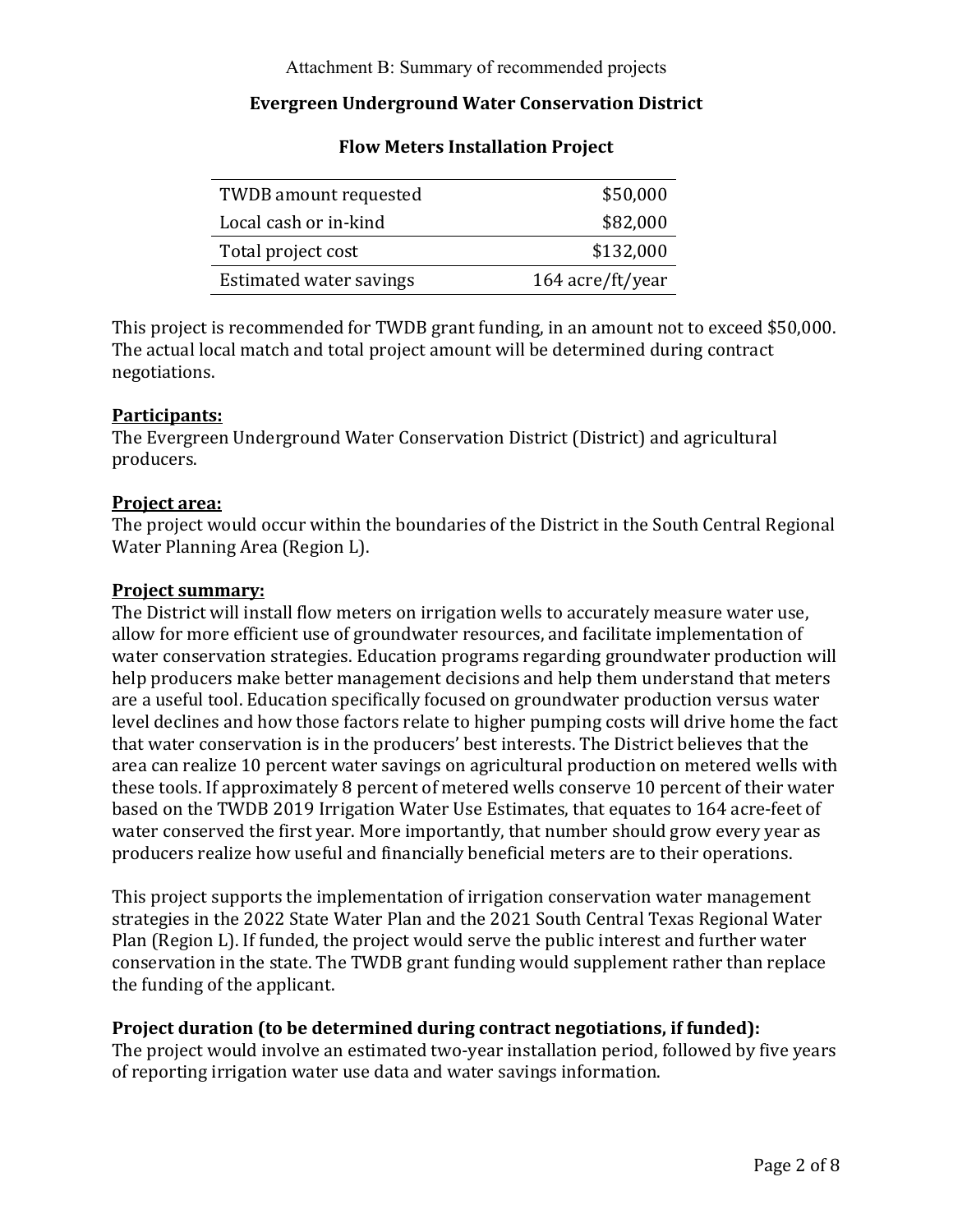## **Panhandle Groundwater Conservation District**

| <b>TWDB</b> amount requested | \$75,000           |
|------------------------------|--------------------|
| Local cash or in-kind        | \$85,000           |
| Total project cost           | \$160,000          |
| Estimated water savings      | $2,678$ acre/ft/yr |

### **Remote Monitoring**

This project is recommended for TWDB grant funding, in an amount not to exceed \$75,000. The actual local match and total project amount will be determined during contract negotiations.

### **Participants:**

The Panhandle Groundwater Conservation District (District) and agricultural producers.

### **Project area:**

The project would occur within the boundaries of the District in the Panhandle Regional Water Planning Area (Region A).

#### **Project summary:**

The District will cost-share the initial expense of remote monitoring systems (i.e. AgSense, PivoTrac, FieldNET, FlowConnect™etc.) to facilitate replacement of traditional flow meters that are potentially approaching the end of their lifespan. Many of the wells within the District have been metered since the late 90s and early 2000s. This grant would provide an opportunity to use the latest technologies in metering that give operators real-time water usage data. The District will also sponsor educational workshops that cover implementation of remote monitoring systems for irrigation management and other water conservation practices such as cover crops and minimum tillage for improved soil health for the cooperators in the program. The District estimates that 5 to 10 percent water savings will be realized through the project.

This project supports the implementation of irrigation conservation water management strategies in the 2022 State Water Plan and the 2021 Panhandle Regional Water Plan (Region A). If funded, the project would serve the public interest and further water conservation in the state. The TWDB grant funding would supplement rather than replace the funding of the applicant.

### **Project duration (to be determined during contract negotiations, if funded):**

The project would involve an estimated two-year installation period, followed by five years of reporting irrigation water use data and water savings information.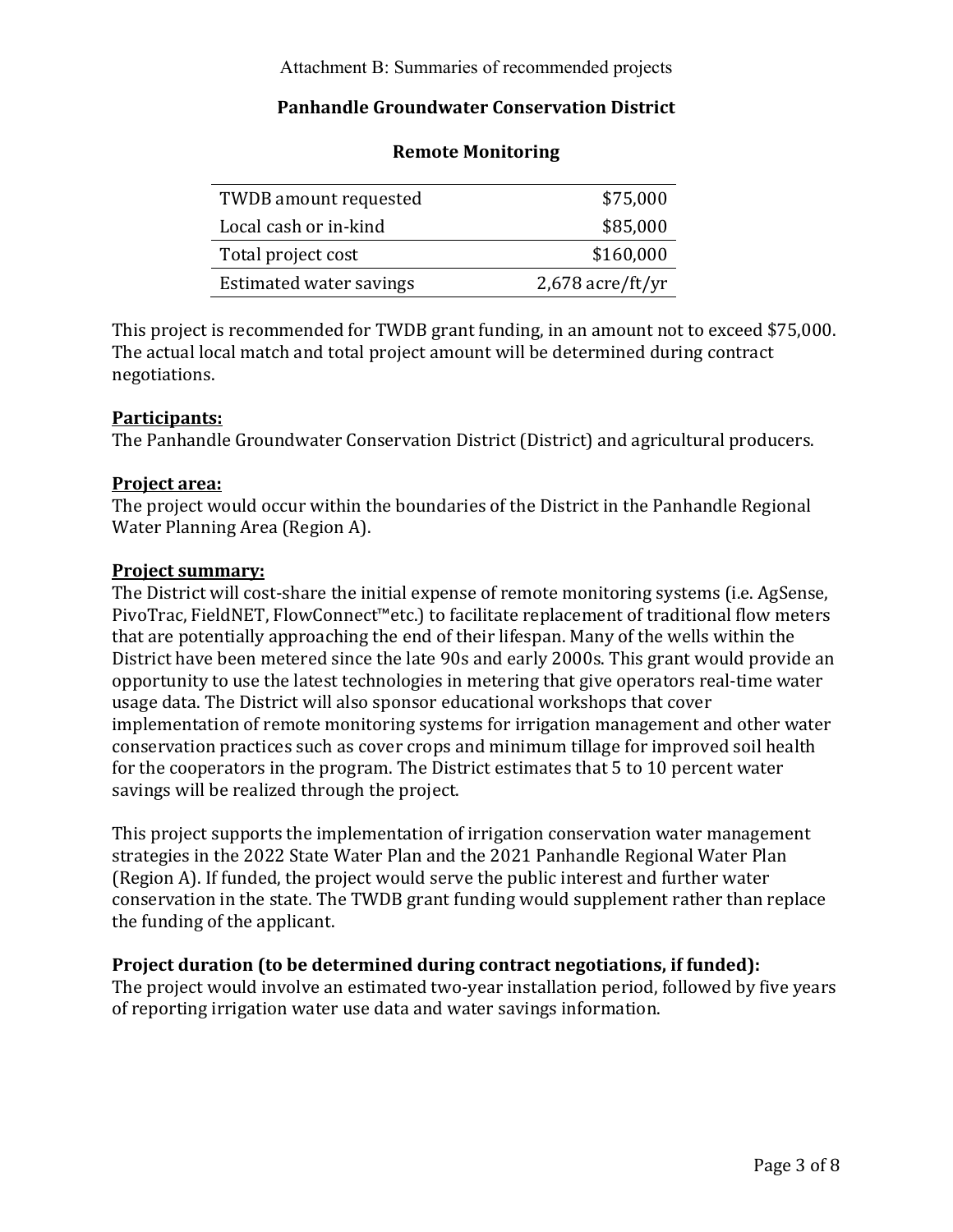### **El Paso County Water Improvement District No. 1**

| <b>TWDB</b> amount requested | \$150,000        |
|------------------------------|------------------|
| Local cash or in-kind        | \$257,260        |
| Total project cost           | \$407,260        |
| Estimated water savings      | 211 acre/ft/year |

### **Riverside Canal**

This project is recommended for TWDB grant funding, in an amount not to exceed \$150,000. The actual local match and total project amount will be determined during contract negotiations.

### **Participants:**

The El Paso County Water Improvement District No. 1 (District) and agricultural producers.

#### **Project area:**

The project would occur within the boundaries of the District in the Far West Texas Regional Water Planning Area (Region E).

#### **Project summary:**

The District will design and construct the Riverside Canal Sediment Control Structure Project and concrete line 1,320 feet of the Riverside Canal. This structure is the first planned sediment removal facility designed to increase water conveyance efficiency in the Riverside Canal System and will implement engineering and environmental work previously funded by the TWDB. Water savings of approximately 211 acre-feet of water per year will be achieved via seepage reduction and efficiency gains in irrigation water conveyance and deliveries. The District will also hold water stakeholder education sessions on sediment control best practices.

This project supports the implementation of irrigation conservation water management strategies in the 2022 State Water Plan and the 2021 Far West Texas Regional Water Plan (Region E). If funded, the project would serve the public interest and further water conservation in the state. The TWDB grant funding would supplement rather than replace the funding of the applicant.

#### **Project duration (to be determined during contract negotiations, if funded):**

The project would involve an estimated three-year construction period, followed by five years of reporting irrigation water use data and water savings information.

The full project duration is 36 months. Construction is expected to begin in October of 2023 and end in February of 2025, with construction work occurring from October to March each year (outside of irrigation seasons). With a project life expectancy of 50 years, the return on investment of the project is \$35.54 per acre-foot.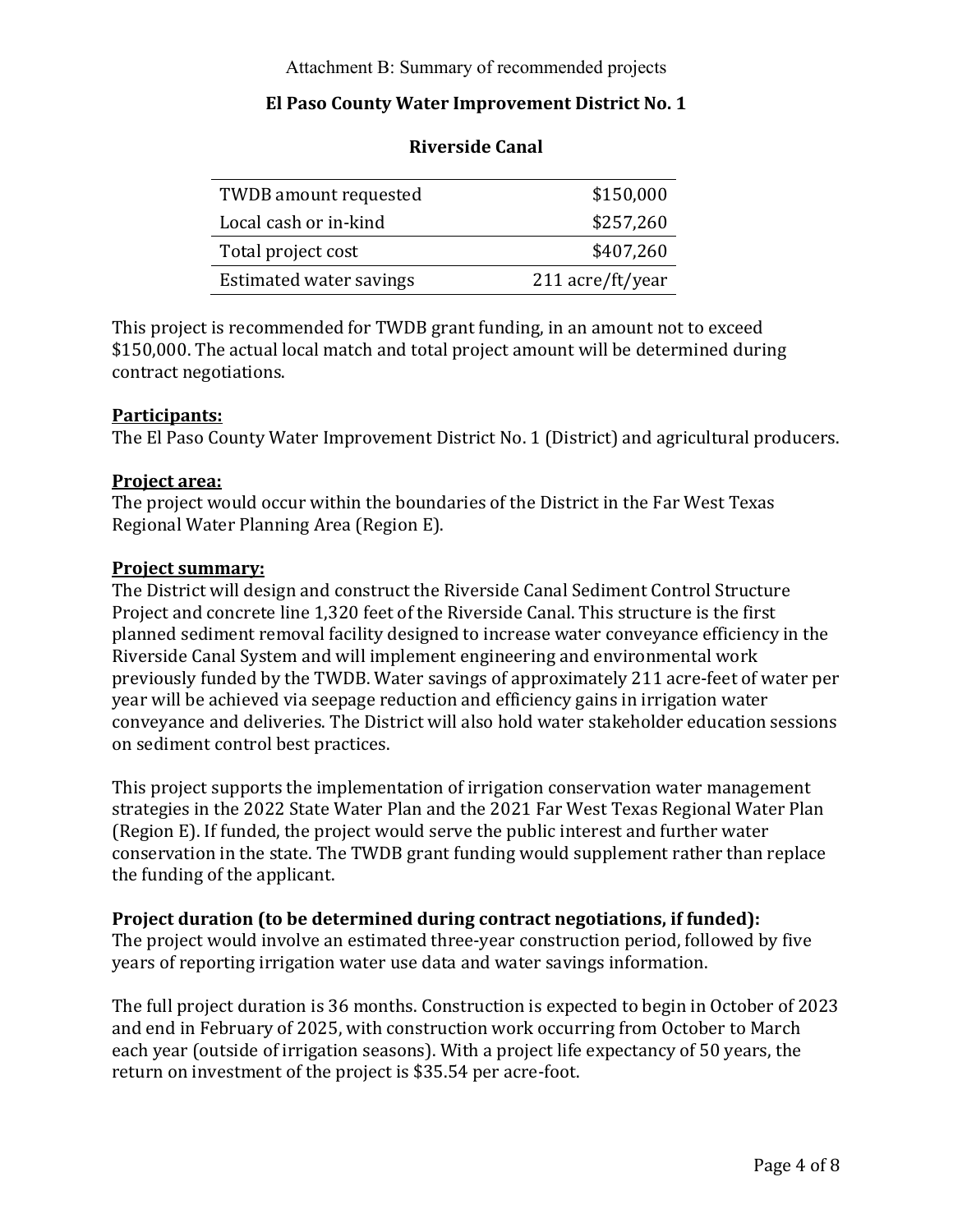# **United Irrigation District**

### **Pump Station Project**

| TWDB amount requested   | \$200,000          |
|-------------------------|--------------------|
| Local cash or in-kind   | \$550,000          |
| Total project cost      | \$750,000          |
| Estimated water savings | $2,512$ acre/ft/yr |

This project is recommended for TWDB grant funding, in an amount not to exceed \$200,000. The actual local match and total project amount will be determined during contract negotiations.

### **Participants:**

The United Irrigation District (District).

### **Project area:**

The project would occur within the boundaries of the District in the Rio Grande Regional Water Planning Area (Region M).

#### **Project summary:**

The project consists of the design and construction of a pump station to replace three existing outdated pump stations, feeding the Lateral 7-N 24" 100 psi PVC pipeline that connects the east and west half of the District for increased reliability. The proposed pump station will provide farms along the pipeline with the ability to utilize drip/micro irrigation for their crops to improve irrigation efficiency and soil health. An informational seminar about the opportunity and drip/micro irrigation will be held for farmers in the area upon completion of the pump station. In addition, the pump station will enable an alternate water supply route to the City of McAllen and two Sharyland Water Supply Corporation Water Treatment Plants via the Lateral 7N pipeline, increasing water supply reliability. The proposed pump station is also designed to divert water to Santa Cruz Irrigation District No. 15, facilitating an interconnection between districts to increase water supply reliability and drought resiliency. The proposed project will expand the drip-irrigation feasible area from 500 acres to 2,000 acres, with an estimated 750 acre-feet per year (0.5 acre-feet of water per converted acre) of water potentially conserved upon conversion to drip irrigation.

This project supports the implementation of irrigation conservation water management strategies in the 2022 State Water Plan and the 2021 Rio Grande Regional Water Plan (Region M). If funded, the project would serve the public interest and further water conservation in the state. The TWDB grant funding would supplement rather than replace the funding of the applicant.

### **Project duration (to be determined during contract negotiations, if funded):**

The project would involve an estimated two-year construction period, followed by five years of reporting irrigation water use data and water savings information.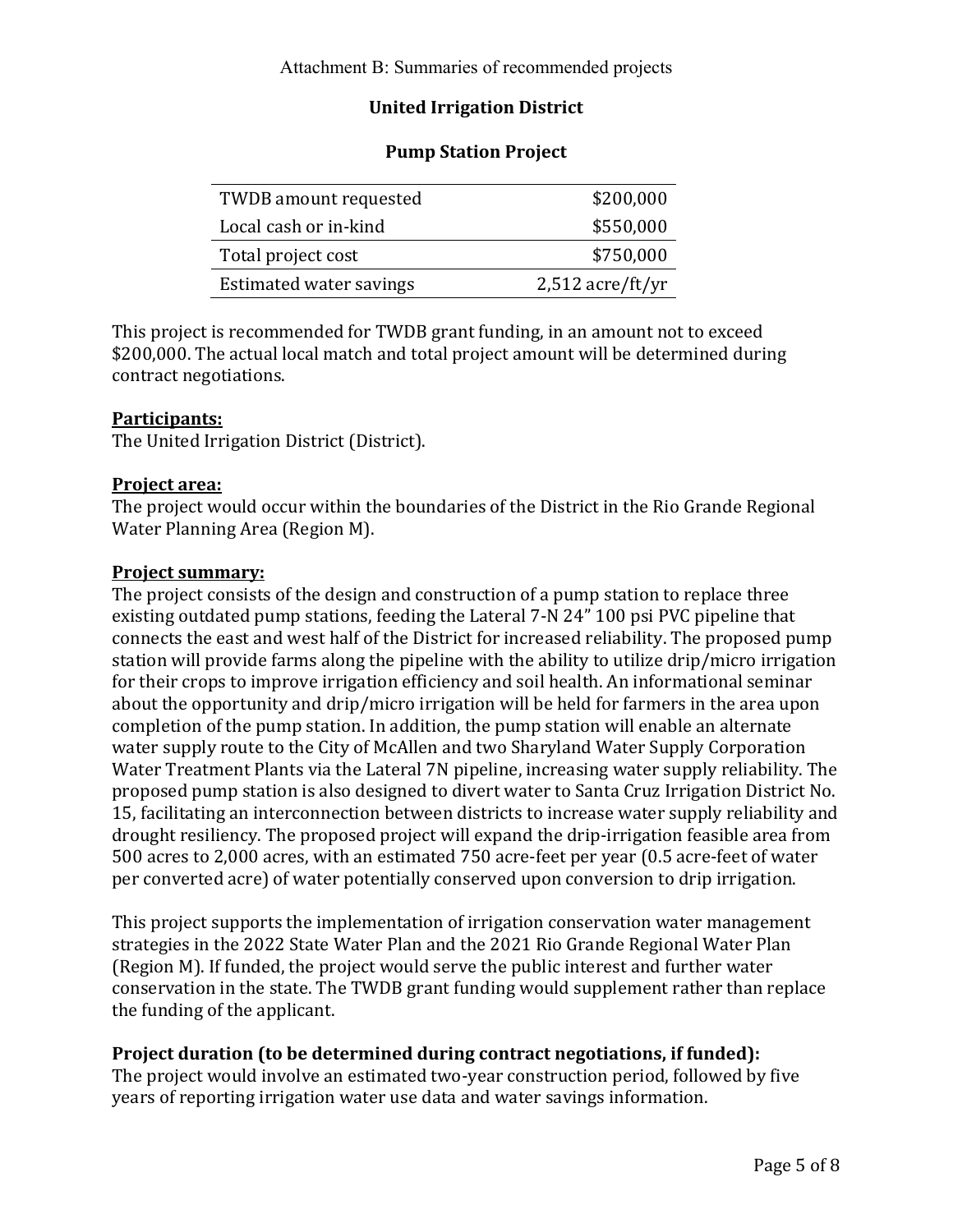### **North Plains Groundwater Conservation District**

|                                | Requested         | Recommended |
|--------------------------------|-------------------|-------------|
| TWDB grant funding             | \$450,000         | \$300,000   |
| Local cash or in-kind          | \$450,000         | \$450,000   |
| Total project cost             | \$900,000         | \$750,000   |
| <b>Estimated water savings</b> | 80,000 acre/ft/yr | N/A         |

### **Irrigation Metering**

This project is recommended for TWDB grant funding, in an amount not to exceed \$300,000, which is \$150,000 lower than the amount requested. The actual local match and total project amount will be determined during contract negotiations.

#### **Participants:**

The North Plains Groundwater Conservation District (District) and agricultural producers.

#### **Project area:**

The project would occur within the boundaries of the District in the Panhandle Regional Water Planning Area (Region A).

#### **Project summary:**

The District will cost-share metering equipment through their metering program, with a goal of installing roughly 600 meters as part of this grant. The District has incorporated NPGCD Rule 3.5E, effective January 2013, which requires meters to be placed on all wells on a property if a change is made to the property, regardless of when the wells were drilled. This change, along with Rule 3.2A requiring all new wells to be metered, will ensure a steady stream of meter installation into the future in the District. As the District's demonstrations and others have proven metering to be an effective conservation tool, the District wants to encourage even more installations by partnering with the TWDB to make cost share funding available to producers.

This project supports the implementation of irrigation conservation water management strategies in the 2022 State Water Plan and the 2021 Panhandle Regional Water Plan (Region A). If funded, the project would serve the public interest and further water conservation in the state. The TWDB grant funding would supplement rather than replace the funding of the applicant.

#### **Project duration (to be determined during contract negotiations, if funded):**

The project would involve an estimated two-year installation period, followed by five years of reporting irrigation water use data and water savings information.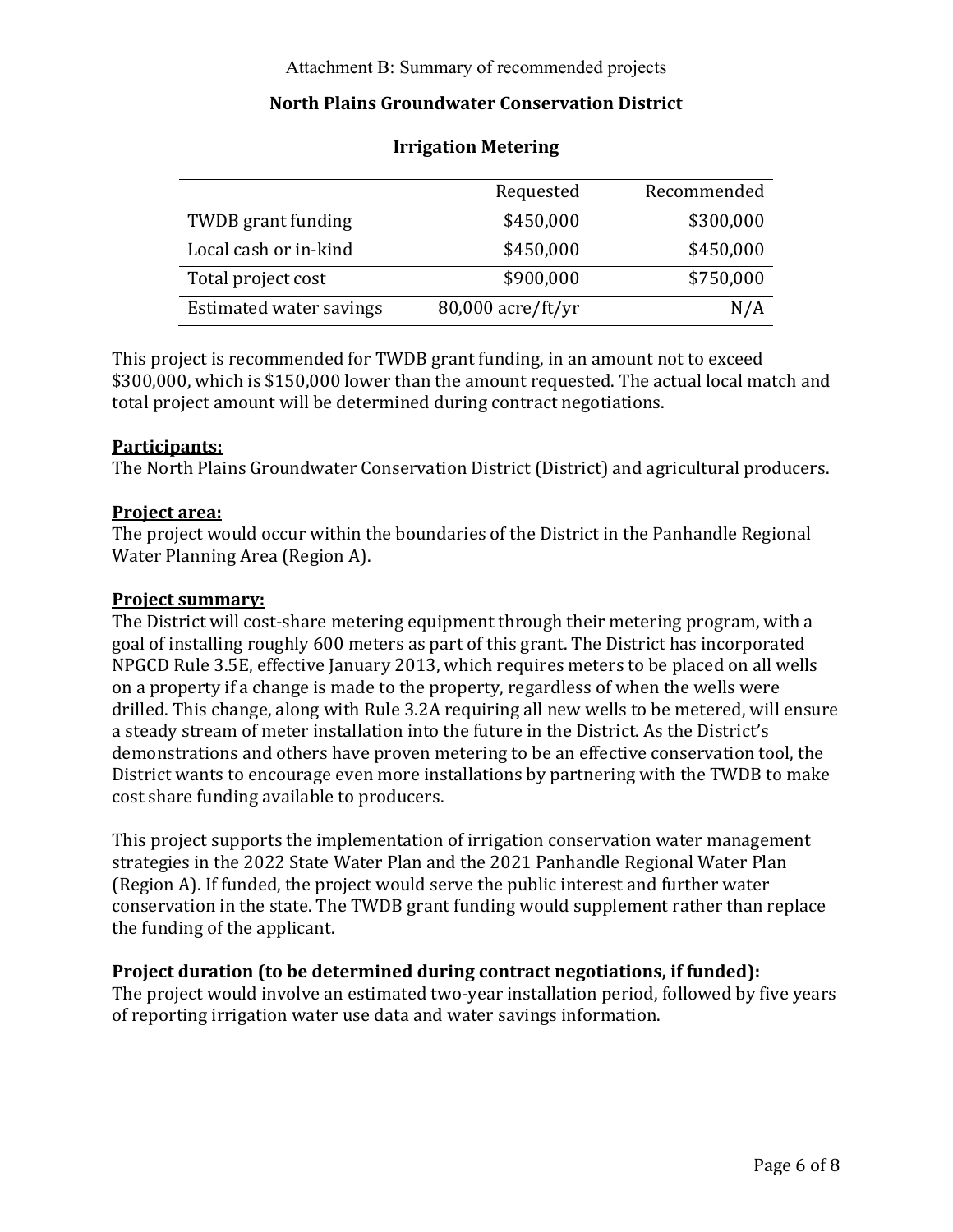## **Texas Tech University—Texas Alliance for Water Conservation**

| TWDB amount requested   | \$264,664        |
|-------------------------|------------------|
| Local cash or in-kind   | \$60,978         |
| Total study cost        | \$325,642        |
| Estimated water savings | Research project |

## **Soil Health & Irrigation Technology**

This project is recommended for TWDB grant funding, in an amount not to exceed \$264,664. The actual local match and total project amount will be determined during contract negotiations.

### **Participants:**

Texas Tech University, Texas Alliance for Water Conservation (TAWC) and producers.

### **Project area:**

The project would occur within the Panhandle Regional Water Planning Area (Region A).

#### **Project summary:**

The project includes conducting research on economically viable methods of soil and crop management that conserve irrigation water. Evaluating the water use and economics of multiple crop species, reduced tillage, and method of termination of cover crops will enable producers to make better-informed decisions. The practices would conserve an estimated 300,000 acre-inches per year of irrigation water. Specific objectives are to:

- A. continue to monitor soil water balance on selected producers' fields where minimum tillage, crop rotation, and multi-species cover crops are compared with conventional tillage and no cover crops;
- B. compare benefits related to water conservation and soil health in cotton/sorghum rotation versus multi-species cover crops;
- C. demonstrate new irrigation technologies, including an autonomous pivot with cameras and sensors to measure soil moisture and nitrogen absorption;
- D. analyze the economic returns of such practices; and
- E. demonstrate and disseminate results to crop producers through field visits and online presentations, and information guides.

This project supports the implementation of irrigation conservation water management strategies in the 2022 State Water Plan and the 2021 Panhandle Regional Water Plan (Region A). If funded, the project would serve the public interest and further water conservation in the state. The TWDB grant funding would supplement rather than replace the funding of the applicant.

### **Project duration (to be determined during contract negotiations, if funded):**

The project would involve an estimated two-year research and demonstration period, followed by three years of reporting and educational outreach.